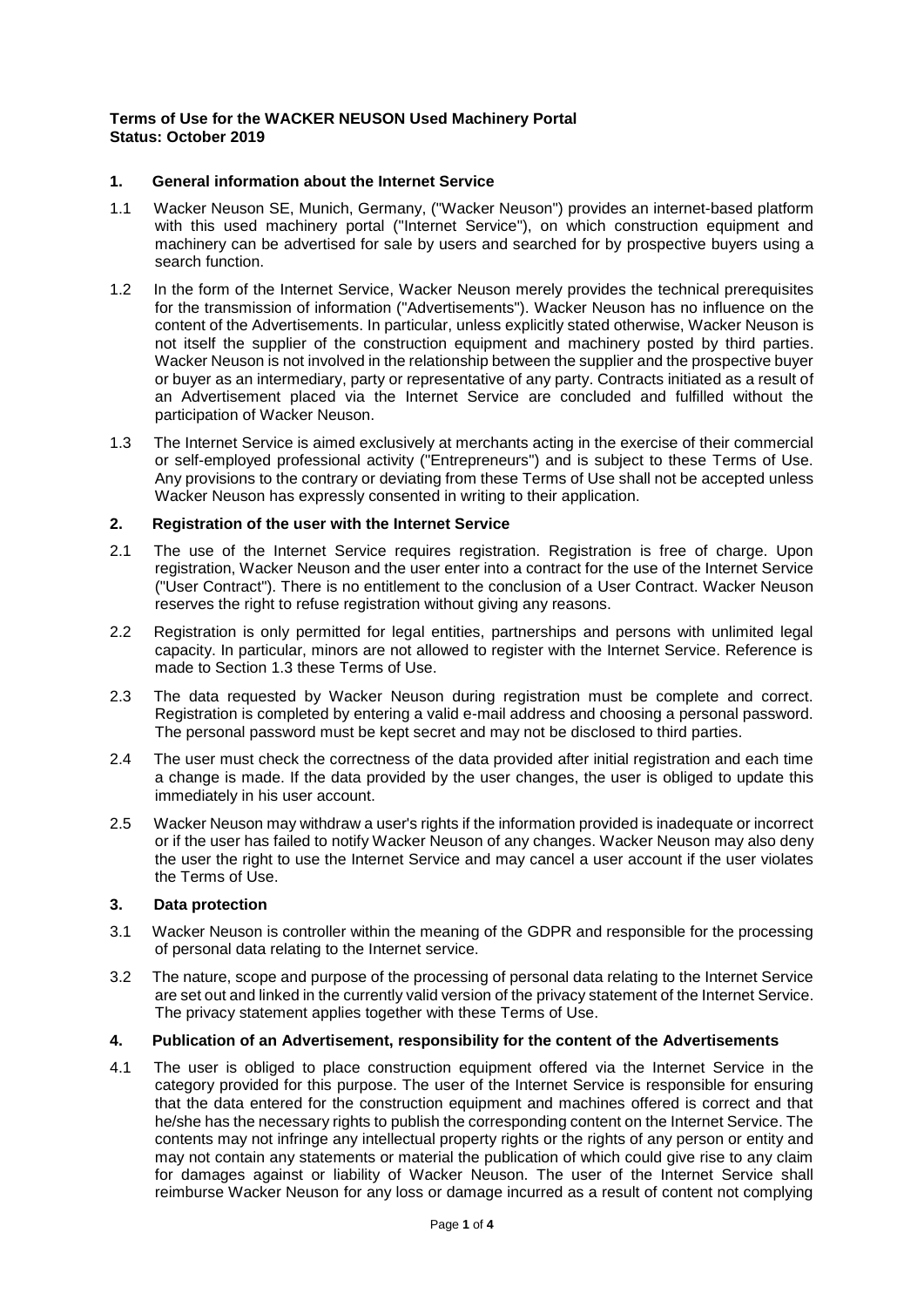with this provision. Reference is made to Section **Fehler! Verweisquelle konnte nicht gefunden werden.** of these Terms of Use.

- 4.2 Wacker Neuson expressly points out that the data of the construction equipment and machines posted on the Internet Service originate from the offering user. The assessment of the condition of construction equipment and machinery is based on the subjective assessment of the offering user and corresponds to his/her perception.
- 4.3 The user of the Internet service is solely responsible for the content of the Advertisements. Neither the accuracy nor the completeness of the content of the Advertisements are checked by Wacker Neuson. Wacker Neuson assumes no liability for the accuracy and completeness of the Advertisements.
- 4.4 Wacker Neuson disclaims any warranty and liability that the Advertisements comply with the statutory provisions. In particular, Wacker Neuson excludes any warranty and liability which may arise from the fact that sales contracts which are initiated or concluded on the basis of the Advertisements are not enforceable under the national law of the country concerned or otherwise lead to legal or economic disadvantages for one or both parties to the sales contract.

### **5. Database update, deletion of Advertisements, backup copies**

- 5.1 In order to make the internet-based search for construction equipment as interesting and successful as possible, Wacker Neuson strives to keep its data up to date. For this reason, Advertisements shall be deleted by the offering user as soon as the offered construction equipment has been sold or is no longer available for other reasons.
- 5.2 Each user is responsible for using the Internet Services to archive on a storage medium independent of the Internet Service any information which can be viewed and stored by Wacker Neuson and which he/ she requires for the purposes of preserving evidence, keeping accounts or for other purposes.

### **6. Availability**

Wacker Neuson reserves the right to alter, remove, add to or otherwise modify the contents of the Internet Service, in whole or in part, without prior notice or to modify the operating hours, technical data or other data. Wacker Neuson has the right to temporarily restrict the services of the Internet Service for maintenance work or changes.

#### **7. Prices and terms of payment**

- 7.1 Registration with the Internet Service, reading Advertisements, contacting users who offer construction equipment and machinery, and publishing enquiries are free of charge.
- 7.2 If certain Internet Services are subject to a charge, the user will be clearly informed before the booking or the conclusion of the contract. In this case, Wacker Neuson's current general terms and conditions, price lists and terms of payment shall apply.

# **8. Manipulation of the search function, disturbance of the system integrity**

- 8.1 Users of the Internet Service may only search for construction equipment and machinery using the search masks provided. It is not permitted to conduct a search by bypassing the search masks, in particular by using search software not authorized by Wacker Neuson which accesses Wacker Neuson's databases. Users must not extract, reuse, integrate into another website, link to and/or otherwise link to the Internet Services in whole or in part without the prior written consent of Wacker Neuson. The use of data mining, robots, scraping and/or similar data collection and extraction programs and techniques is prohibited.
- 8.2 Activities aimed at impairing the Internet Services are prohibited. The user may not take any measures that could place an unreasonable or excessive burden on Wacker Neuson's infrastructure. The user must not block, overwrite or modify any content generated by Wacker Neuson or interfere in any other way with the Internet Services.
- 8.3 The search function in the Internet Service enables users to quickly and easily find offers for construction equipment and machinery. In order for users to obtain the desired search results using suitable search words, the text content of an Advertisement must clearly refer to the construction equipment offered. It is therefore forbidden for users to falsify or manipulate the results of the search of the Internet Service by false or misleading information or terms, by placing them in a false category, by technical measures or any other misuse of functionalities of the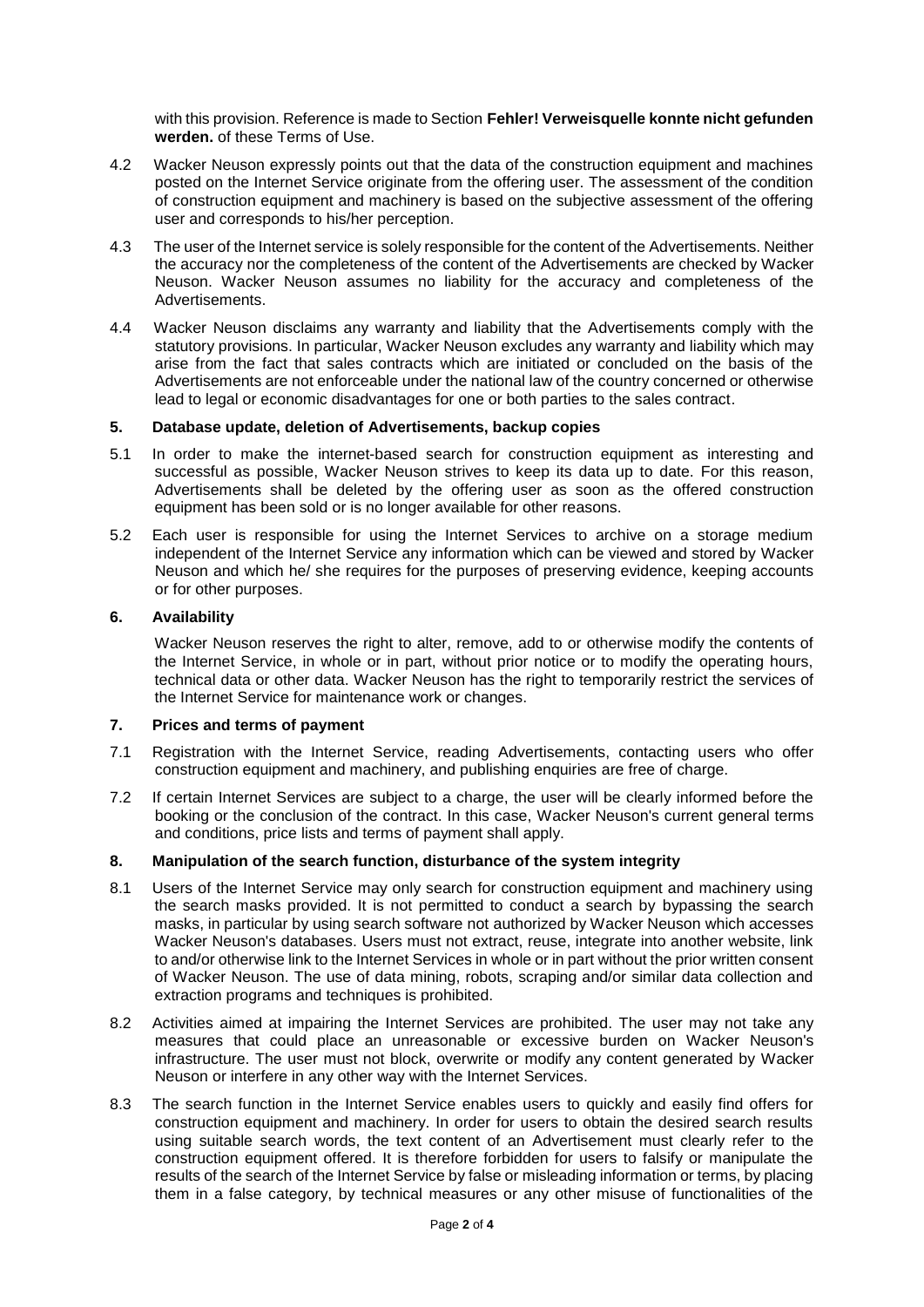Internet Service. In particular, so-called keyword spamming is also prohibited. Keyword spamming refers to the use of terms that do not or only partially describe the actual construction equipment or machine and are only designed to attract interested parties to the Advertisement. This also applies to hidden HTML text and the illegal use of brand names.

### **9. Indemnification**

The user shall indemnify Wacker Neuson against all claims asserted by third parties against Wacker Neuson for infringement of their rights by their Advertisement or for any other use of the Internet Service by the user. The user shall also bear the costs of the necessary legal defense by Wacker Neuson, including all court and attorney fees. This does not apply if and to the extent that the user is not responsible for the infringement.

### **10. Damages and limitation of liability**

- 10.1 Wacker Neuson shall not be liable for ensuring that the Internet Service is free of errors, computer viruses or harmful mechanisms. Wacker Neuson shall not be liable for these costs if the use of the Internet Service necessitates the repair or replacement of equipment or data. The Internet service is provided "as is". Wacker Neuson shall not be liable for any damages resulting from the use of the Internet Service or from a malfunction or disruption of the Internet Service.
- 10.2 If an error occurs in Wacker Neuson's fee-based services, Wacker Neuson may either remedy the error or refund the advertising fee to the user. The amount of compensation shall not exceed the amount of the advertising fee paid by the user for the use of the Internet service.
- 10.3 The Internet Service provides links to external internet pages which are offered by independent third parties. Although Wacker Neuson offers links to these services, Wacker Neuson points out that these services are provided by the respective providers and are to be used in accordance with the provisions of these providers. Wacker Neuson is in no way responsible for the products or services of others.
- 10.4 If and to the extent that Wacker Neuson's liability is not limited or not excluded in accordance with the above provisions, Wacker Neuson shall be liable for damages, except in the event of a breach of essential contractual obligations, only if and to the extent that Wacker Neuson, its legal representatives, executive employees or other vicarious agents are guilty of intent or gross negligence. In the event of a breach of material contractual obligations, Wacker Neuson shall be liable for any culpable conduct of its legal representatives, executives or other vicarious agents.
- 10.5 Except in cases of intent or gross negligence on the part of legal representatives, executive employees or other vicarious agents, Wacker Neuson's liability shall be limited in amount to the damage typically foreseeable at the time of conclusion of the contract.
- 10.6 Wacker Neuson shall only be liable for compensation for indirect damages, in particular for loss of profit, in the event of willful intent or gross negligence on the part of Wacker Neuson's legal representatives, executives or other vicarious agents.
- 10.7 The aforementioned exclusions and limitations of liability shall not apply in the event that Wacker Neuson expressly assumes guarantees and for damages resulting from injury to life, limb or health or in the event of mandatory statutory provisions.

### **11. Force majeure**

Wacker Neuson shall not be liable for breaches of contract caused by unforeseen hindrances (e.g. strike, lockout, data communication failure, fire, theft, water damage, sabotage, vandalism or other unexpected events) or hindrances which Wacker Neuson could not reasonably have foreseen at the time the contract was concluded and the consequences of which could not have been avoided.

### **12. Copyrights and rights of use**

All data, information, logos, texts, programs and pictures of the Advertisements and other contents posted via the Internet Service may be subject to copyright. The modification, further processing and use in media of any kind by third parties is not permitted. The rights of the respective author and the user remain unaffected by this. The user can still freely dispose of his own data and information.